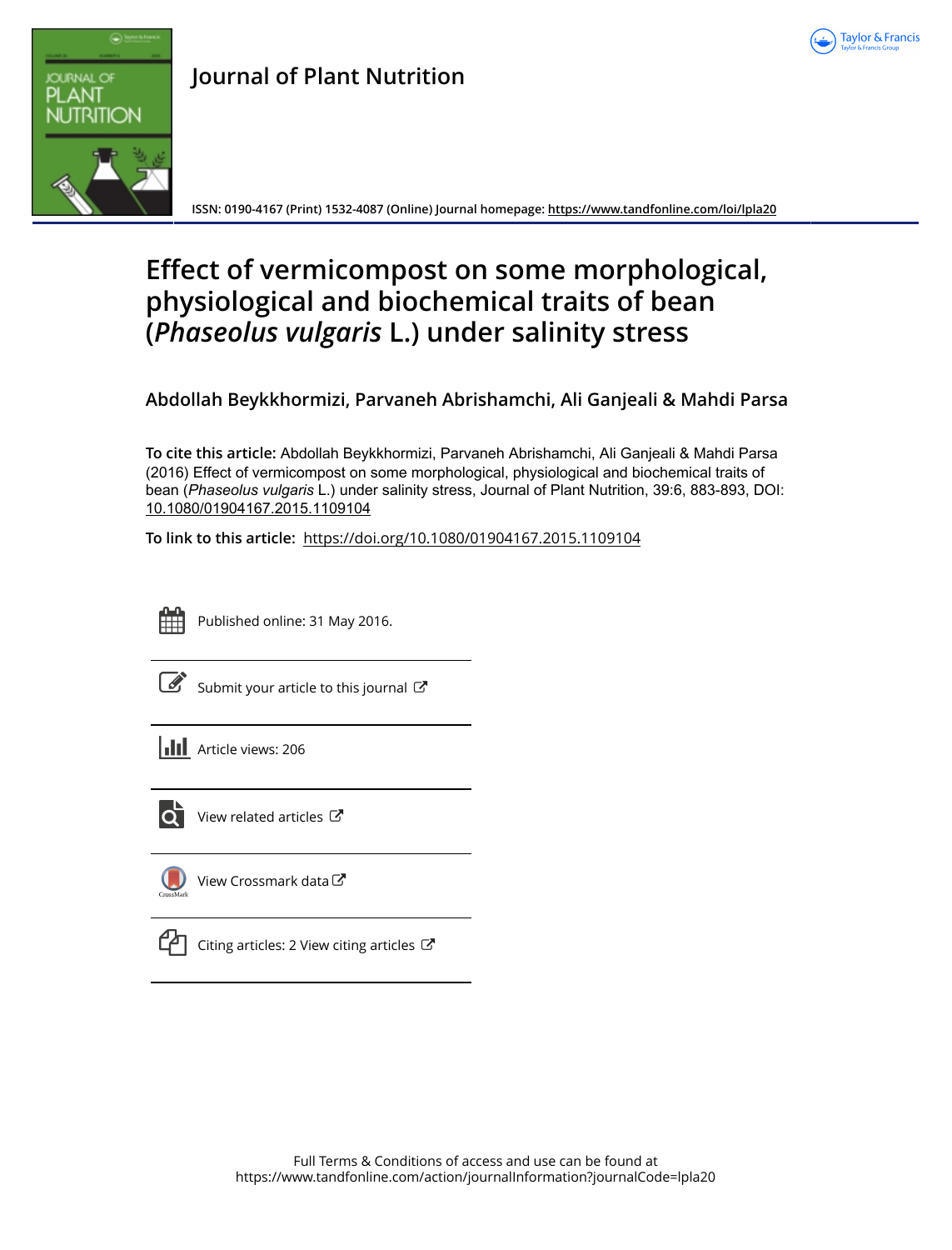

## Effect of vermicompost on some morphological, physiological and biochemical traits of bean (Phaseolus vulgaris L.) under salinity stress

Abdoll[a](#page-1-0)h Beykkhormizi<sup>a</sup>, Parvaneh Abrishamchi<sup>a</sup>, Ali Ganjeali<sup>a</sup>, and Mahdi Parsa<sup>b</sup>

<span id="page-1-0"></span><sup>a</sup>Department of Biology, Faculty of Sciences, Ferdowsi University of Mashhad, Iran; <sup>b</sup>Department of Cultivation, Faculty of Agriculture, Ferdowsi University of Mashhad, Iran

#### ABSTRACT

Vermicompost can play an effective role in plant growth and development and also in reducing harmful effects of various environmental stresses on plants due to its porous structure, high water storage capacity, having hormone-like substances and plant growth regulators and also high levels of macro and micro nutrients. The aim of this study was to investigate the effects of vermicompost and salinity interactions on some morphological and physiological features and concentration of mineral elements of bean (Phaseolus vulgaris L. cv. Light Red Kidney) cultivar. A factorial experimental with five different volumetric ratios of vermicompost and sand, including to: 0:100; 10:90; 25:75; 50:50 and 75:25 and four levels of salinity [20, 40, 60 and 80 mmol  $I^{-1}$  sodium chloride (NaCl)], and control was conducted base on Randomized Complete Block Design with three replications. Bean seeds were sowed in plastic pots, the seedlings being sampled 42 days old (flowering stage).The results showed that vermicompost had significant effect on all studied traits under stress and non-stress ( $p \leq 0.05$ ). In this experiment, the vermicompost significantly increased the photosynthetic rate and concentrations of potassium (K<sup>+</sup>) and calcium (Ca<sup>2</sup>)<sup>+</sup>in leaf and root tissues. In salinity levels of 20, 40 and 60 mmol  $I^{-1}$ NaCl, all subjected ratios of vermicompost and in 80 mmol  $I^{-1}$ NaCl the ratios of 10% and 75% vermicompost, significantly ameliorated negative effects of salinity. In both stress and non-stress conditions, using 10% volume of vermicompost is recommended to improve the growth of bean plants.

### ARTICLE HISTORY

Received 16 July 2013 Accepted 5 March 2014

#### **KEYWORDS**

Environmental stresses; mineral elements; photosynthesis and plant growth

#### Introduction

Beans as a major source of protein (20–25 percent), carbohydrates (50–60 percent) and also minerals, vitamins and unsaturated fatty acids (Rehman et al., [2001;](#page-11-0) Reyes-Moreno and Paredes-Lopez [1993\)](#page-11-1) play an important role in human diet, so it is widely cultivated worldwide.

Soil salinity and nutrient deficiency are two important agricultural problems affecting almost 20% of the world's agricultural lands (Flowers and Yeo, [1995\)](#page-10-0). Many of studies confirm the negative effects of salinity on physical and chemical properties of the soil, as well as the activity of soil microorganisms (Lakhdar et al., [2009](#page-11-2)).The salinity would affect the plant growth and development by creating toxicity in the soil and disrupting nutrient balance in soil solution (Hafsi et al., [2007\)](#page-10-1).

In recent decades the use of organic fertilizer is a common method for improving saline lands (Lakhdar et al., [2009](#page-11-2)). Vermicomposts are products of nonthermophilic bio-degradation of organic

CONTACT Abdollah Beykkhormizi abdollahbeyk@gmail.com Department of Biology, Faculty of Sciences, Ferdowsi University of Mashhad, Mashhad, Iran.

© 2016 Taylor & Francis Group, LLC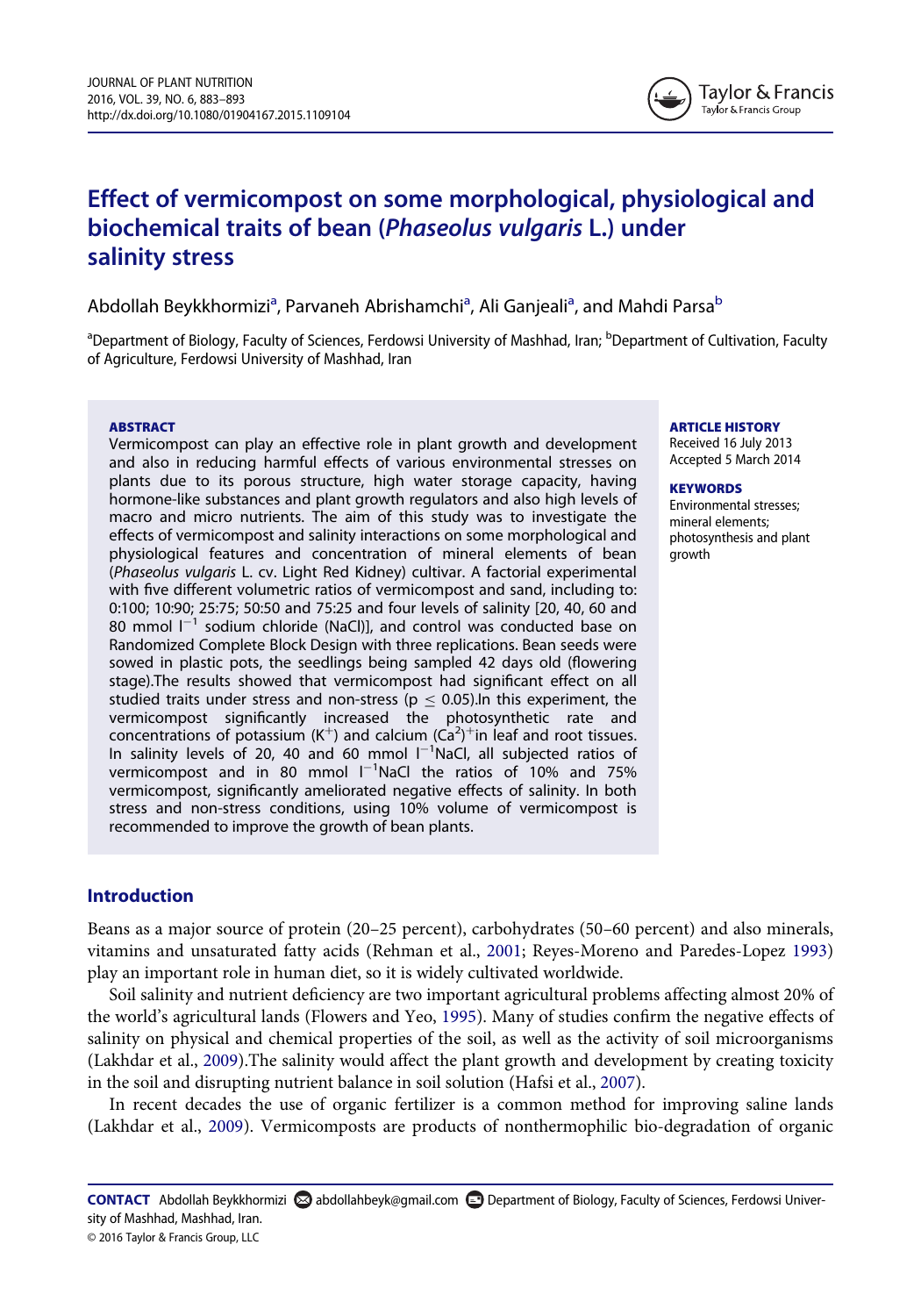materials through interactions between earthworms and microorganisms (Sallaku et al., [2009](#page-11-3)). This organic composition, is light, odorless and free of weed seeds (Atiyeh et al., [2002a](#page-10-2)), with abundant pores, high capacity of ventilation, drainage and water storage (Atiyeh et al., [2001](#page-10-3)), large amounts of macro and micro elements (Atiyeh et al., [2000\)](#page-10-4), large and active microbial biodiversity (Arancon et al., [2004a](#page-10-5)), plant hormones and growth regulators (Muscolo et al., [1999;](#page-11-4) Atiyeh et al., [2002b\)](#page-10-6). According to these characteristics, vermicompost can play an effective role in plant growth and development and also in reducing harmful effects of various environmental stresses.

Subler et al. [\(1998](#page-11-5)) reported that the replacement of medium volume with 10% and 20% of vermicompost, improved growth and germination of peppers (Capsicum annum L.), cabbage (Brassica oleracea), and tomato (Lycopersicum esculentom L.) .In another study on chickpea (Cicer arietinum L.), it was found that taking three thousand kg/ha vermicompost, significantly increases the biological func-tion (Jat and Ahlawat, [2006](#page-11-6)). Zaller ([2007\)](#page-11-7) reported a significant increase in  $K^+$  concentration in tomato fruit treated with vermicompost. In his opinion, the major reasons for increasing  $K^+$  concentration are the improvement of microbial activity, presence of plant growth regulators and increased absorption of minerals, such as potassium. Significant increase in chlorophyll content and photosynthetic rate in presence of vermicompost weight ratios of 10and 20% on pistachio (Pista ciavera) seedlings was reported by Golchin et al. [\(2006](#page-10-7)).

Sallaku et al. [\(2009](#page-11-3)) expressed that the increased in plant growth treated with vermicompost is due to significant increase in soil enzyme activities such as urease, phosphomonoesterase, phosphodiesterase and arylsulfatase, solubilization of nutrients, and production of growth compounds like 1-aminocyclopropane-1-carboxylate (ACC) deaminase .vermicompost also provides higher growth rate of cucumber (Cucumis sativus L.) seedlings under salinity stress conditions. Research showed that some plants such as sunflower (Helianthus annuus L.), vermicompost can reduce harmful effects of salinity and increase growth and yield production (Rafiq and Nusrat [2009](#page-11-8)).Several studies have shown that photosynthesis and biomass of the Tamarind plantlets (Tamarindu sindica) increases in presence of vermicompost in sodium chloride (NaCl) stress conditions, significantly (Oliva et al., [2008\)](#page-11-9).

Since the bean is a product of economic value playing an important role in nutrition and due to its high sensitivity to salinity, the aim of this study was to investigate the effects of vermicompost and salinity interactions on morphological, physiological and biochemical traits of the bean.

#### Materials and methods

#### Plant culture and experimental treatments

This experiment was carried out as factorial experiment based on Randomized Complete Block Design, with three replications at the Research Greenhouse, Faculty of Agriculture, Ferdowsi university of Mashhad, Iran in 2010. In this experiment we studied the effect of five different volumetric ratios of vermicompost and washed sand, including: 0:100; 10:90; 25:75; 50:50 and 75:25 and four levels of salinity including: 20, 40, 60 and 80 mmol  $L^{-1}$  sodium chloride (NaCl), and control treatment, in a control condition (temperature: 25-30°C, relative humidity: 70-60%, and natural light). Particle size of sand used in the mixture, was 0.2–2 mm and its pH was neutral. Chemical analysis of the vermicompost used in this experiment is shown in [Table 1](#page-2-0).

Treatments were prepared by volumetric mixing ratios of vermicompost and sand. Each experimental unit contained a pot with the height of 16 cm and 9 cm in diameter and four seeds were sown in each pot to ensure the emergence of the seedlings, then thinned to two plant in each pot. Hoagland's nutrient solution was used during the growth period of plant in order to supply nutrient requirements.

| Sample       | Organic mater (%) | рH        | C/N | P(% )     | Ca (%)    | K(96)       | Na $(%)$    | Total N (%) |
|--------------|-------------------|-----------|-----|-----------|-----------|-------------|-------------|-------------|
| Vermicompost | $35 - 40$         | $8 - 8.5$ | 16  | $1.5 - 2$ | $3.8 - 4$ | $0.9 - 1.5$ | $0.6 - 0.9$ | $1.3 - 1.6$ |

<span id="page-2-0"></span>Table 1. Chemical characteristics of vermicompost.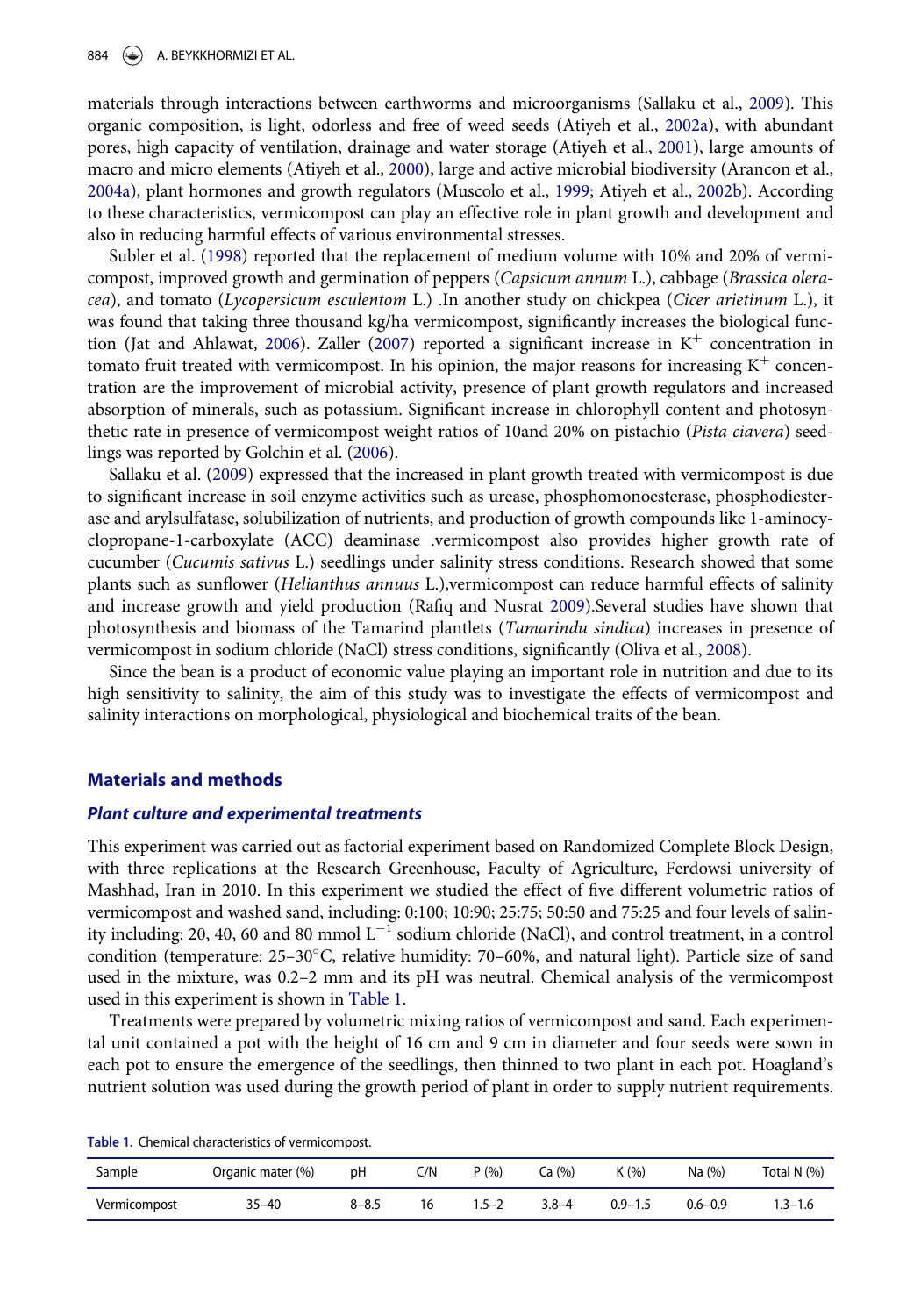The two-week-old plants were treated with four levels of salinity. To keep salinity stability, the electrical conductivity of water drainage in pots was measured regularly.

#### Morphological measurements

The samples were harvested 42 days after planting (flowering stage) and then shoot and root were separated from each other and morphological traits including plant height and dry weight of leaves, stems and roots were measured. Leaf area was determined by Leaf Area Meter. Traits related to the roots of each plant, including total length and root area were measured using a scanner connected to computer after washing and staining with magnesium permanganate. Stems, leaves and roots were oven dried at  $70^{\circ}$ C for 48 h to determine the dry weight.

#### Physiological measurements

Fixed carbon dioxide (CO<sub>2</sub>) rate (photosynthetic rate) (P<sub>r</sub>), transpiration rate (T<sub>r</sub>) and CO<sub>2</sub> concentration inside the cell  $(C_i)$  of young leaves in flowering stage, were measured using a Leaf Chamber Analyzer (LCA-4, ADC Bio Scientific Ltd., Hoddesdon, UK). Water use efficiency (WUE) was calculated as the ratio of the CO<sub>2</sub> fixation rate to transpiration rate  $(P_r/T_r)$  (Ahmedet al., [2002\)](#page-10-8).

Membrane stability index (MSI) was determined according to the method of Sairam et al. ([2001\)](#page-11-10) (Equation 1). 0.1 grams of the second leaf per plant were weighed and placed in the two series of test tubes containing 10 ml distilled water. A series of tubes were left in 40°C water bath for 30 min and then the electrical conductivity (EC) of samples were measured by EC meter  $(C_1)$  and another series of tubes were placed in 100°C water bath for 10 min and the electrical conductivity was recorded  $(C_2)$ . The MSI was calculated as:

$$
MSI = 1 - (C1 / C2) \times 100
$$
 (1)

To determine the leaf relative water content (RWC), some amounts of the second leaf of each plant were immersed for 48 h in distilled water after being weighed. Then the leaves were extracted from water and their surface was dried with paper napkins and weighed. Leaves were oven dried at  $70^{\circ}$ C for 48 h and the dry weight was determined. RWC was determined according to the equation 2 (Bian and Jiang, [2008\)](#page-10-9) where FW is leaf fresh weight, DW is the dry weight of leaves and TW is the turgid weight of leaves after soaking in water.

$$
RWC = [(FW - DW) / (TW - DW)] \times 100
$$
 (2)

#### Measurement of mineral elements

Concentrations of sodium (Na<sup>+</sup>), calcium (Ca<sup>2+</sup>) and potassium (K<sup>+</sup>) in leaves and roots were determined using the method of Rafiq and Nusrat ([2009\)](#page-11-8). Wet ash was prepared with Nitric acid and the amount of cations was calculated as g/100 g dry weight with flame photometry.

#### Statistical analysis

The means were compared using the Duncans Multiple Range Test. All the statistical tests were performed at  $p \le 0.05$ , using the software MSTAT-C (MSTAT-C, Michigan State University, East Lansing, MI, USA).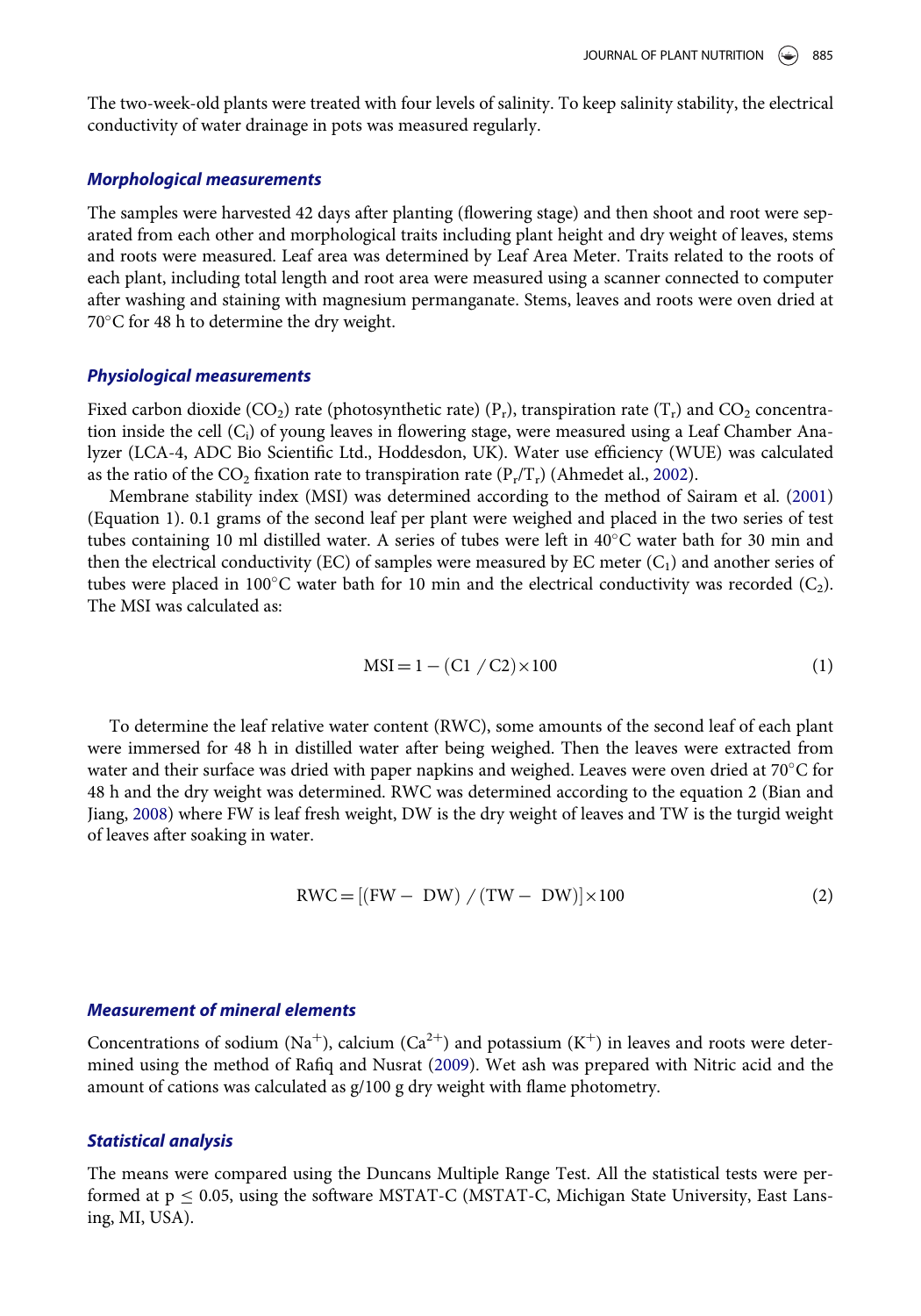| Salinity levels         | Plant       | Leaf                    | Stem dry   | Leaf drv            | <b>Total root</b> | <b>Total root</b>       | Root dry   |
|-------------------------|-------------|-------------------------|------------|---------------------|-------------------|-------------------------|------------|
| $(mmol)$ $l^{-1}$ NaCl) | height (cm) | area (mm <sup>2</sup> ) | weight (g) | weight (g)          | length (mm)       | area (mm <sup>2</sup> ) | weight (g) |
| 0                       | 15.73 a     | 2436 a                  | 0.3145a    | 0.4112a             | 55840 a           | 46890 a                 | 0.5785a    |
| 20                      | 15.33 a     | 2300 a                  | 0.2620 b   | 0.2713 b            | 56200 a           | 48430 a                 | 0.5463ab   |
| 40                      | 13.67 b     | 1956 b                  | 0.2488 b   | 0.3189 <sub>b</sub> | 60100 a           | 46050 a                 | 0.5310 b   |
| 60                      | 12.03 с     | 1384 c                  | 0.1535c    | 0.1334c             | 42540 b           | 28700 b                 | 0.3054c    |
| 80                      | 11.00 d     | 1163 d                  | $0.1305$ d | 0.1150c             | 36960 с           | 23130 c                 | 0.2903c    |

Table 2. Means comparison of different salinity levels on characteristics related to bean root and shoot morphological features.

<span id="page-4-0"></span>Means, in each column, followed by at least one letter in common are not significantly different statistically, using Duncan's Multiple Range Test ( $p \leq 0.05$ ). The data is across all vermicompost levels.

#### Results and discussion

#### Salinity effects: Shoots and roots

Plant height and leaf area were significantly decreased by salinity levels of 40  $mmoll^{-1}$ and above, whereas stem and leaf dry weights were reduced by all salinity levels.In this experiment, the lowest amount of shoot growth parameters were observed in 80 mmol  $l^{-1}$ NaCl.Root length and Total root area were not adversely affected by salinity levels up to 40 mmol L-1, but were reduced by 60 and 80 mmoll<sup>-1</sup>. Root dry weight was slightly reduced by 40 mmol Ll-1 and greatly reduced by increasing the salinity level to 60 and 80 mmol l-1 [\(Table 2\)](#page-4-0).

Romero-Aranda et al. [\(2001\)](#page-11-11) reported that in salinity stress, photosynthetic product declined due to accumulation of Na<sup>+</sup> and chloride (Cl<sup>-</sup>) ions in leaves, stomatal closure and reduced chlorophyll content. Other studies have mentioned about dry weight loss under salinity stress as a resultof combined effects of osmotic stress, ion toxicity and change in nutrient concentration (Hasegawa et al., [2000](#page-10-10); Munns, [2002\)](#page-11-12).

#### Vermicompost effects: Shoots and roots

All treatments of vermicompost significantly increased plant height, leaf area and shoot dry weight compared to the control. All traits mentioned above were significantly increased and decreased, in ratios of 75 and 50% vermicompost, respectively. In 75% of vermicompost, plant height was increased by about 30% and leaf area by about 40% compared to the control. A significant reduction in dry weight, total length and area of roots were observed in all subjected ratios of vermicompost. These root traits increased from 50 to 75% vermicompost [\(Table 3](#page-4-1)).

Positive effect of vermicompost on increasing the height of Cicer and Pisum palant (Sinha et al., [2010\)](#page-11-13) and also dry weight of soybean (Glycine max L.) and oat (Avena ludoviciana) (Atiyeh et al., [2001\)](#page-10-3) is shown in a medium containing vermicompost. Muscolo et al. ([1999\)](#page-11-4) stated that increased plant height is due to the stimulation of auxin-like substances produced during vermicompost consumption. Humic and fulvic acids and other organic acids found in vermicompost (Arancon et al., [2007\)](#page-10-11), as well as frequency of nutrients especially nitrogen (Samiran et al., [2010](#page-11-14)) can stimulate plant growth. Arancon et al. ([2004b\)](#page-10-12) reported that leaf area increase in vermicompost treated strawberry

Table 3. Means comparison of different vermicompost ratios on characteristics related to bean root and shoot morphological features.

| Vermicompost | Plant height | Leaf area    | Stem dry            | Leaf drv    | <b>Total root</b> | Total root    | Root dry  |
|--------------|--------------|--------------|---------------------|-------------|-------------------|---------------|-----------|
| ratio(V/V)   | (cm)         | $\rm (mm^2)$ | weight (g)          | weight (g)  | length (mm)       | area $(mm^2)$ | weigh (g) |
| 0            | 10.67 d      | 1387 d       | $0.1453$ d          | 0.0921c     | 74010 a           | 55600 a       | 0.6193a   |
| 10           | 14.03 b      | 1967 b       | 0.2348 <sub>b</sub> | $0.2701$ ab | 48190 c           | 31810 cd      | 0.4358c   |
| 25           | 14.43 b      | 1961 b       | 0.2298 b            | 0.2561 b    | 39770 d           | 35360 c       | 0.3589d   |
| 50           | 13.23 c      | 1642 с       | 0.2024c             | $0.2618$ ab | 34630 e           | 28550 d       | 0.3393 d  |
| 75           | 15.40 a      | 2282 a       | 0.2970a             | 0.3262a     | 55060 b           | 41880 b       | 0.4981 h  |

<span id="page-4-1"></span>Means, in each column, followed by at least one letter in common are not significantly different statistically, using Duncan's Multiple Range Test ( $p \leq 0.05$ ). The data is across all salinity levels.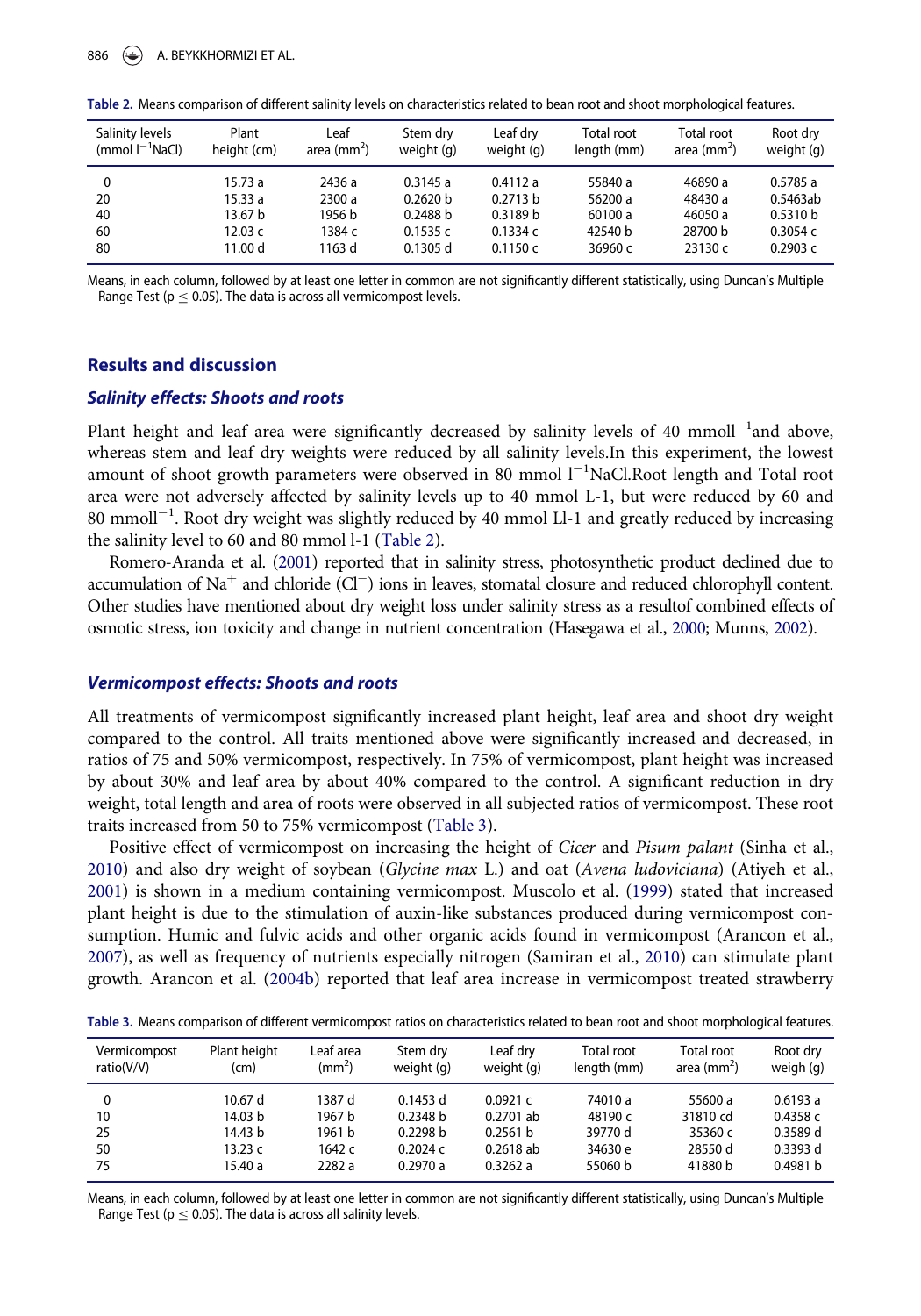(Fragaria ananassa Duch.) is due to an increase in microbial population in vermicompost. Tolerance of seedlings grown in vermicompost, is probably due to the organic material in vermicompost, capable of inhibiting substances such as heavy metals (Oliva et al., [2008](#page-11-9)). Matos and Arruda ([2003\)](#page-11-15) believe that humic materials in vermicompost have a high absorption capacity of metals due to the presence of negatively charged functional groups.

Samiranetal. [\(2010\)](#page-11-14) reported that the root length of bean plants was increased in the presence of vermicompostbutrootlengthofmaize(ZeamaysL.)showednoparticulartrend.Theystated that thedifferentpatternsof mineral absorption in many plants, is probably the main reason for various responses in plants to different ratios of vermicompost. Reduced root growth in the presence of vermicompost is due to the high concentrations ofauxin thatinhibiting the rootgrowth either directly orindirectly byinductionofethylene biosynthesis (TaizandZeiger,[2002](#page-11-16)).Auxinand other plantgrowthhormones are presentin thevermicompost. Ingeneral, it seems that the use of vermicompost, has provided better conditions for water and nutrient absorption and plantshave therefore spentlessenergyfor rootgrowth.

#### Interactions of salinity and vermicompost: Shoots and roots

<span id="page-5-0"></span>The observations indicated that the interactions of salinity and vermicompost significantly affected characteristics related to bean root and shoot morphological traits. Plant height was increased in all combinations of vermicompost and salinity in comparison with control (no vermicompost) and this increase in 20, 40 and 60 mmol  $l^{-1}$ NaCl was significant. In 80 mmol  $l^{-1}$ NaCl, plant height was significantly increased at 10 and 75% vermicompost, [\(Figure 1A](#page-5-0)). The overall results of this study indicated



Figure 1. Effect of vermicompost and salinity interaction on A) plant height, B) total root length and C) photosynthetic rate (P<sub>r</sub>). Columns with the same letter(s) are not significantly different at  $p \le 0.05$  probability.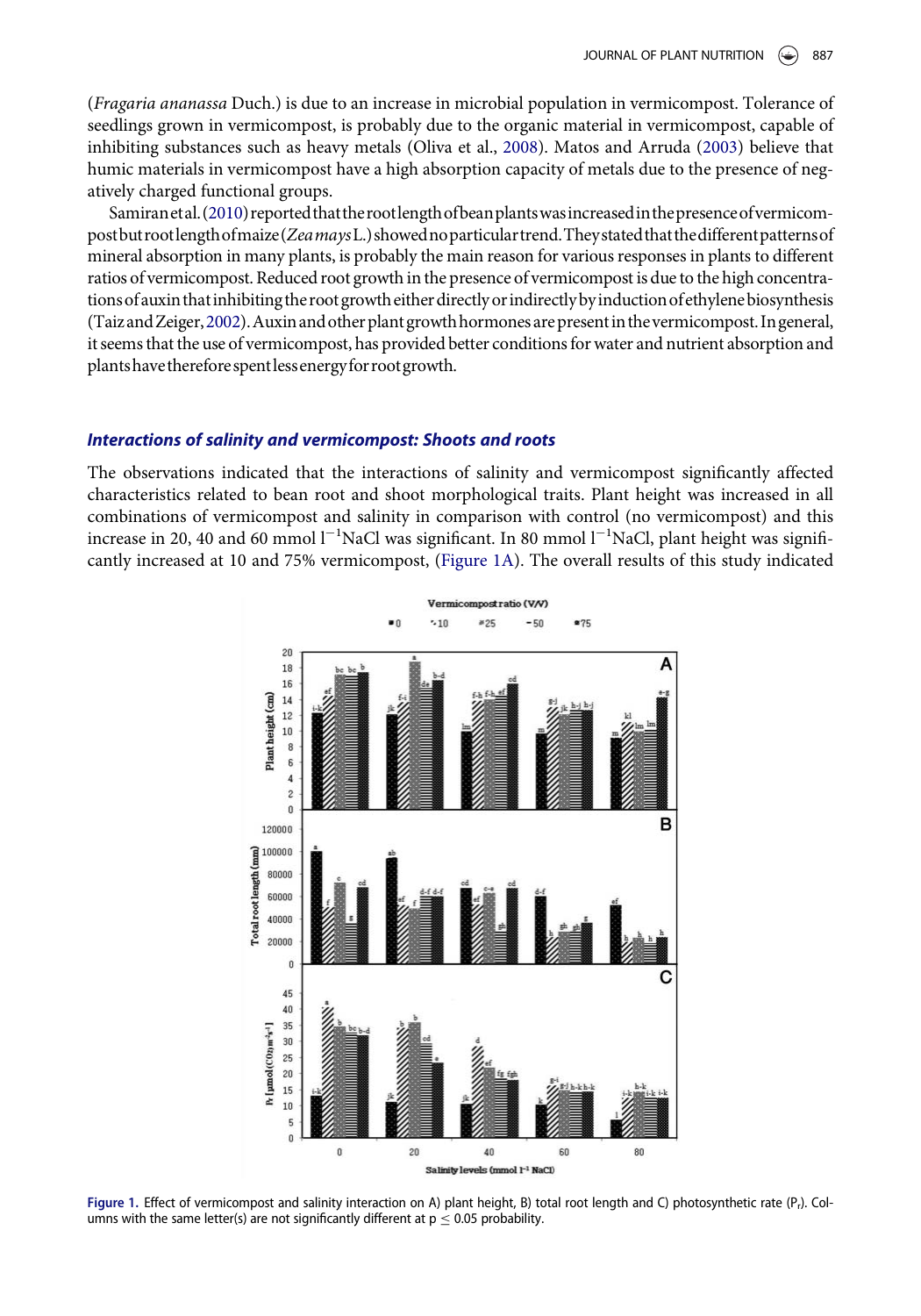888 ( $\Rightarrow$ ) A. BEYKKHORMIZI ET AL.

that in low salinity, most ratios of vermicompost and in higher salinity (80mmol  $l^{-1}$ NaCl), ratios of 10 and 75%, ameliorate the negative effects of salinity on shoot (data not shown).

Total length of roots were significantly reduced in all studied salinity levels and in the all subjected ratios of vermicompost, compared to the control (without vermicompost), except for 40 mmol  $\mathsf{l}^{-1}\mathsf{NaCl}$ and the ratio of 25% and 75% vermicompost, ([Figure 1B](#page-5-0)). A decreased total area and the dry weight of roots were observed in all studied salinity levels in the presence of all vermicompost treatments, compared to the control (without vermicompost) (data not shown).

As shown in [Table 1](#page-2-0), vermicompost contains various elements such as potassium, calcium and sodium. Therefore vermicompost itself can act as a salinity and salinity boosts by increasing its ratios. This is why the plant height, leaf area and shoot dry weight declined in 50% compared to 25% of vermicompost. On the other hand, probably in high ratios (75%), beneficial effects of vermicompost (such as microorganisms and mineral elements) are more than its negative effects and therefore the outcome is oriented towards positive. Thus in this ratio of vermicompost the characteristics mentioned above increased. The similar explanation is accurate for root traits so that via adding vermicompost to 50% of total length, surface and root dry weight decreased and increased from 50 to 75%.

Biological factors such as mycorrhizal fungi may be involved in the mechanism of salt tolerance in plants. Mycorrhiza fungi uses plant carbohydrates for their metabolism and therefore it may probably increased stress tolerance due to carbohydrates osmolotic effects (Oliva et al., [2008\)](#page-11-9).

#### Photosynthesis

The  $P_r$  and the  $T_r$  were significantly decreased, by increasing salinity so that the lowest  $P_r$  and  $T_r$  was observed in 80 mmol  $L^{-1}$ NaCl.  $C_i$  in all levels of salinity and WUE in 60 and 80 mmol  $L^{-1}$ NaCl were significantly decreased [\(Table 4\)](#page-6-0). Increase  $P_r$  was observed in 10 and 25% vermicompost.  $T_r$  in all of vermicompost ratios subjected except in 10% and other traits such as WUE and  $C_i$  in all studied ratios were significantly increased. WUE in the presence of 10 and 25% vermicompost was more than to other ratios, that which is related to the increase of  $P_r$  in such ratios ([Table 5](#page-7-0)). The results showed that, the  $P_r$  were significantly elevated in all treatments of vermicompost in all salinity levels in ours experi-ment(Except 60 mmol L<sup>-1</sup>NaCl, in the treatment of 50% and 75% vermicompost) ([Figure 1C\)](#page-5-0). Interactions of salinity and vermicompost showed that  $T_r$  was increased significantly only in 25% of vermicompost and 20 mmol  $l^{-1}$ NaCl, compared to the control. In studied salinity levels, WUE was elevated in all subjected vermicompost treatments. In ours experiment  $C_i$  in 60 and 80 mmol  ${\sf I}^{-1}$ NaCl was significantly increased in presence of all vermicompost ratios, while at lower salinity levels, were not significantly different from control (data not shown).

The reduction in stomatal conductance in response to water deficiency leads to improved WUE (Raschke, [1976](#page-11-17)). Increased  $T_r$  in the presence of vermicompost, may be due to the physical, chemical and biological structure of vermicompost. Vermicompost increases the amount of water entering roots due to its capacity of holding water and the microorganisms including mycorrhizal fungi. Therefore, the  $T_r$  rise along with the increases in plant water. Salinity reduces N accumulation in plants (Feigin et al., [1991\)](#page-10-13). On the other hand, robisco along with other enzymes in photosynthetic cycle and

Table 4. Means comparison of different salinity levels on characteristics related to bean root and shoot physiological features.

| Salinity levels<br>(mmol I-1NaCl) | Pr [ $\mu$ mol(CO2) m-2s-1] | Tr [mmol(H2O)m-2s-1] | WUE (Pr/Tr) | Ci ( $\mu$ mol m-2s-1) | MSI (%) | RWC (%)  |
|-----------------------------------|-----------------------------|----------------------|-------------|------------------------|---------|----------|
| 0                                 | 30.51a                      | 3.521a               | 0.0088 bc   | 364.9 a                | 75.70 a | 72.15a   |
| 20                                | 26.72 b                     | 2.410 <sub>b</sub>   | 0.0100a     | 340.6 b                | 70.43 b | ab66.66  |
| 40                                | 19.51 c                     | 2.153 b              | 0.0093 b    | 335.7 b                | 58.45 c | 69.07 ab |
| 60                                | 14.01 d                     | 1.736 с              | 0.0086c     | b351.4                 | 48.82 d | 66.98 ab |
| 80                                | 11.56 e                     | 1.517 $c$            | 0.0077 d    | 335.8 b                | 39.22 e | 16.80b   |

<span id="page-6-0"></span>Means, in each column, followed by at least one letter in common are not significantly different statistically, using Duncan's Multiple Range Test ( $p \leq 0.05$ ). The data is across all vermicompost levels.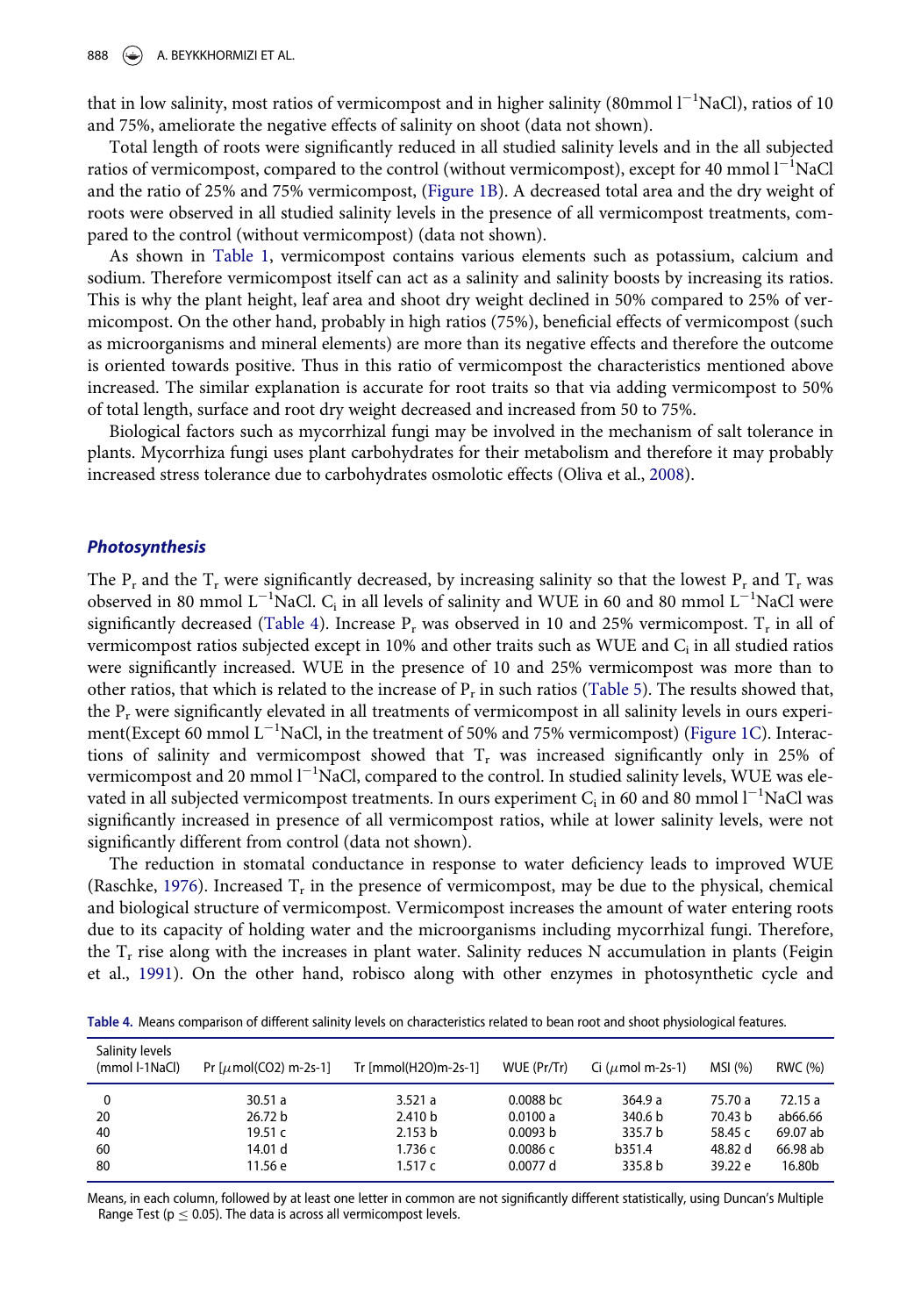| Vermicompost<br>ratio (V/V) |           | $P_r$ [ $\mu$ mol(CO <sub>2</sub> ) m <sup>-2</sup> s <sup>-1</sup> ] T <sub>r</sub> [mmol(H <sub>2</sub> O)m <sup>-2</sup> s <sup>-1</sup> ] | $WUE(P_r/T_r)$ | C <sub>i</sub> ( $\mu$ mol m <sup>-2</sup> s <sup>-1</sup> ) | MSI (%) | RWC (%) |
|-----------------------------|-----------|-----------------------------------------------------------------------------------------------------------------------------------------------|----------------|--------------------------------------------------------------|---------|---------|
| 0                           | $c$ 20.15 | 2.05c                                                                                                                                         | 0.0050 d       | 324.4 b                                                      | 45.25 c | 59.44 c |
| 10                          | 26.44a    | c2.12 b                                                                                                                                       | 0.0127a        | 352.2a                                                       | 66.05 a | 78.27 a |
| 25                          | 24.16 b   | 2.41 <sub>b</sub>                                                                                                                             | 0.0099 b       | 355.8a                                                       | 64.07 a | 67.73 b |
| 50                          | 21.59c    | ab2.45                                                                                                                                        | 0.0099 b       | 347.1 a                                                      | 57.66 b | 65.54 b |
| 75                          | 19.97 $c$ | 2.61a                                                                                                                                         | 0.0080c        | 352.1a                                                       | 59.49 b | 74.38 a |

Table 5. Means comparison of different vermicompost ratios on characteristics related to bean root and shoot physiological features.

<span id="page-7-0"></span>Means, in each column, followed by at least one letter in common are not significantly different statistically, using Duncan's Multiple Range Test ( $p \leq 0.05$ ).the data is across all salinity levels.

pigment-proteins combinations in the thylakoid membranes are the first plant requests for nitrogen. Therefore, photosynthetic activity is related to N status in plant (Stewart, [1991\)](#page-11-18). Chow et al. ([1990\)](#page-10-14) stated that the high concentration of potassium in the chloroplast stroma is essential for maintaining the balance of photosynthesis under salinity. Also, indole acetic acid (IAA) causes stomatal opening while abscisic acid (ABA) stimulates stomatal closure effecting  $K^+$  channels of membrane (Blatt and Thiel, [1994](#page-10-15)). IAA increases root hydraulic conductivity and thus water shortage and turgor pressure reduction were compensated (Tal and Imber, [1971\)](#page-11-19).

Since vermicompost is the source of minerals and plant growth hormones such as auxin and other plant growth regulators, including humic acids, and also because of its physicochemical structure, it can have a positive effect on the photosynthetic system and limit the negative effects of salinity on photosynthesis.

#### Membrane stability index (MSI)

Salinity had a significant effect on MSI, and this index was significantly decreased with increasing salinity levels. The lowest MSI (39.2%) was observed in 80 mmol  $\rm L^{-1}NaCl$ , (by about 36% compared to the control) ([Table 4](#page-6-0)). MSI significantly increased in all subjected ratios of vermicompost. Ratios of 10 and 25%, significantly increased the MSI in comparison with 50% and 75%vermicompost [\(Table 5\)](#page-7-0). In ours experiment all ratios of vermicompost caused an elevated MSI under all salinity treatments except for 20 mmol  $L^{-1}$ NaCl, [\(Figure 2A](#page-8-0)).

Cell membrane integrity was affected by Salinity through changes in structure and composition of lipids and proteins (Cramer et al., [1996\)](#page-10-16). Kaya et al. ([2002\)](#page-11-20) showed that high levels of sodium chloride, induces calcium deficiency and reduces cell membrane stability in strawberry. Gibberellic acid (GA3) significantly improved cell membrane stability of cut spikes of gladiolus (Lilium longiflorum L.) (Singh et al., [2008\)](#page-11-21). Similarly, electrolyte leakage was reduced in rose (Rosa damascena) treated with GA (Sabehat and Zeislin, [1994\)](#page-11-22). Hence, perhaps vermicompost due to having plant hormones including GA and also containing lots minerals such as calcium can improve cell membrane stability of bean leaf.

#### Leaf relative water content (RWC)

RWC was declined in different levels of salinity but this reduction was only significant in 80 mmol 1<sup>-1</sup>NaCl [\(Table 4](#page-6-0)). The highest RWC was observed at vermicompost ratios of 10% and 75% that significantly increased compared to other ratios ([Table 5\)](#page-7-0). The results showed that in 20 and 40 mmol 1<sup>-1</sup>NaCl, the ratio of 10% vermicompost significantly increased RWC in comparison with the control (without vermicompost). RWC in  $60$  and  $80$  mmol L<sup>-1</sup>NaCl, was significantly increased in 10 and 75% vermicompost [\(Figure 2B\)](#page-8-0).

Similar to this study, other studies have shown that plants exposed to stress, change their internal water potential (Tester and Davenport, [2003\)](#page-11-23). Rafiq and Nusrat [\(2009](#page-11-8)) stated that osmotic potential and subsequently leaf water potential of sunflower were decreased with increasing salt concentration, whereas using organic fertilizers significantly increased these factors. The researchers interpreted that to change internal water potential need an increase in osmotic potential either by absorption of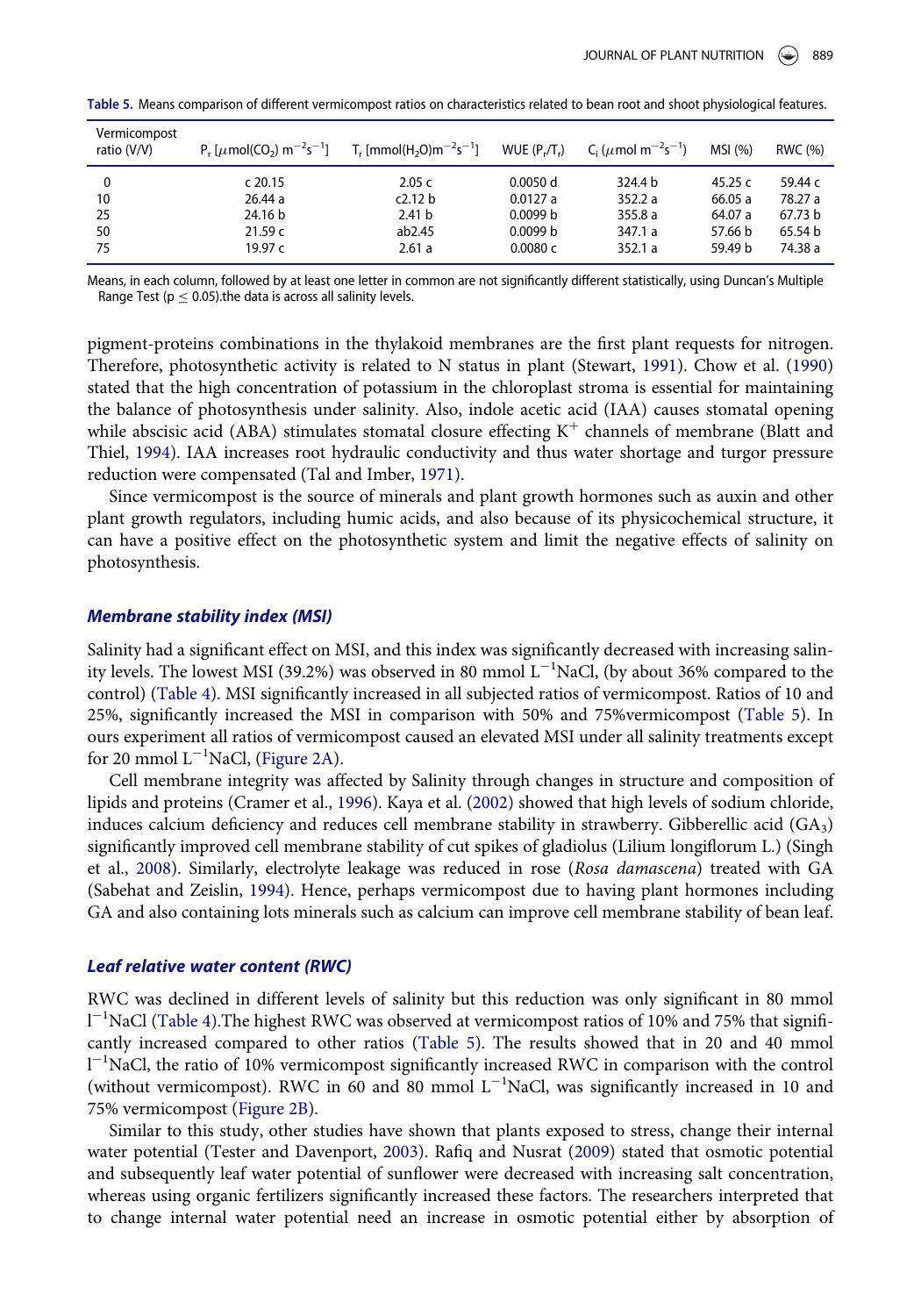<span id="page-8-0"></span>

Figure 2. Effect of vermicompost and salinity interaction on the A) membrane stability index (MSI), B) relative water content, and C and leaf K<sup>+</sup>. Columns with the same letter(s) are not significantly different at  $p \le 0.05$  probability.

minerals or by metabolic synthesis, and application organic fertilizer increases the water potential of cells and preserves turgor pressure of leaves through regulation of stomatal guard cells. In this regard, some reports suggest that plant hormones and calcium play an important role in regulating stomata (Sage and Reid, [1994](#page-11-24)). These results confirm that vermicompost can effectively improve the bean leaf water potential, due to having plant hormones, organic ions, porous structure and high water holding capacity.

#### Concentration of mineral elements in leaf and root tissues

The results showed that the Na<sup>+</sup> concentration in leaves significantly increased by 40, 60 and 80 mmol 1<sup>-1</sup>NaCl and in roots at all studied salinity levels, compared to control. However, the concentrations of  $\mathrm{Na}^+$  in root in 80 mmol  $\mathrm{L}^{-1}\mathrm{NaCl}$  were declined comparing with20, 40 and 60 mmol  $\mathrm{l}^{-1}\mathrm{NaCl}$ . It seems that the bean roots at 80 mmol L<sup>-1</sup>NaCl have activated the inhibition mechanism of Na<sup>+</sup> adsorption.  $Ca<sup>2+</sup>$  concentrations were elevated in the leaves treated by subjected salinity levels, but this elevation was not significant in roots except for 20mmol  $L^{-1}$ NaCl. A decrease in root  $K^{+}$  concentrationswas observed in 60 and 80mmol L<sup>-1</sup>NaCl. Salinity had no significant effect on K<sup>+</sup> concentration of leaf [\(Table 6\)](#page-9-0).

 $Na<sup>+</sup>$  concentrations of leaves were increased in 10, 25 and 50% vermicompost and were significantly decreased in 75% compared to the control. Leaf  $K^+$  concentrations in subjected ratios of the vermicompost were higher than the control and this increase was significant. The highest leaf  $K^+$  concentration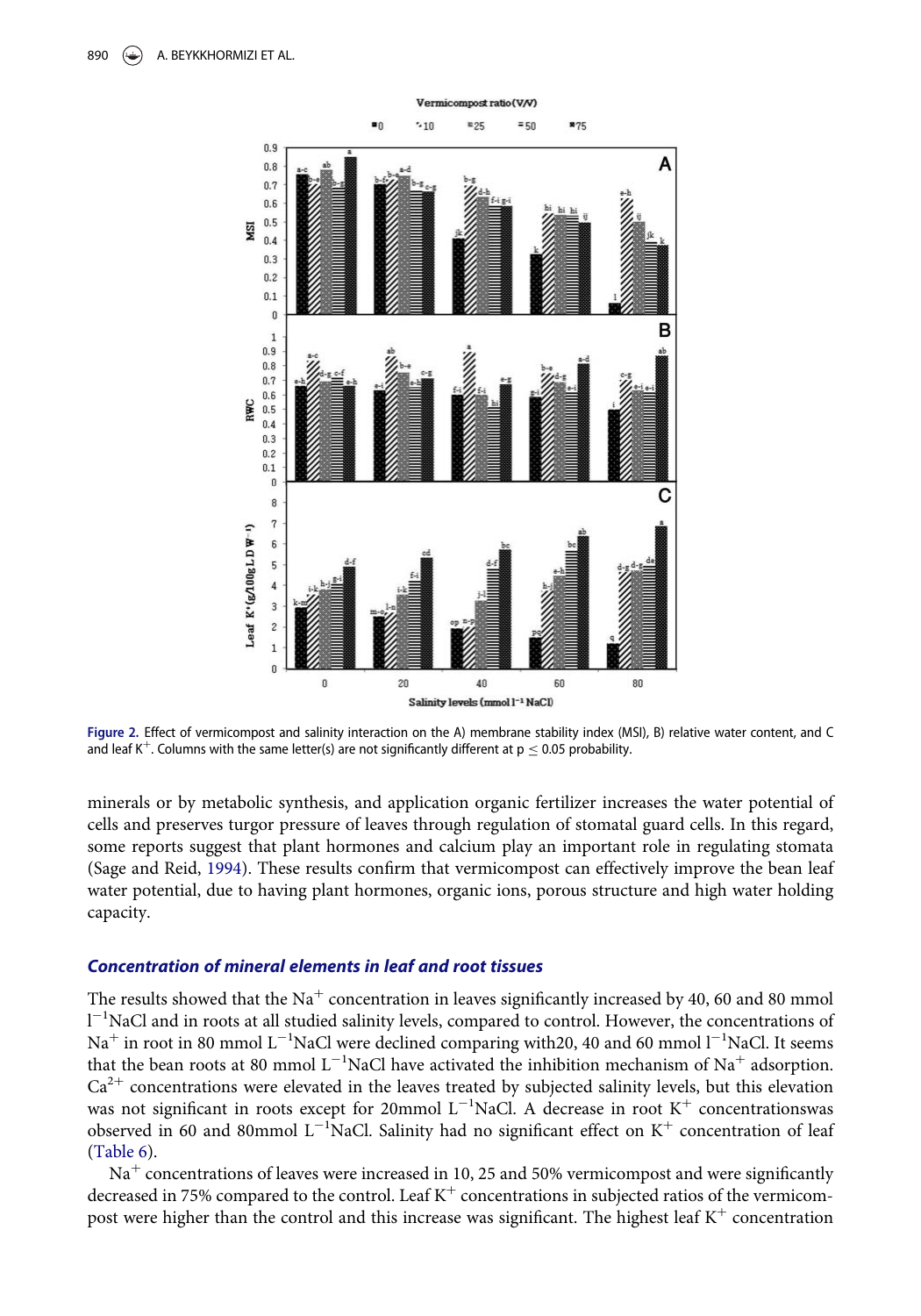| Salinity levels<br>$(mmol I^{-1}NaCl)$ | Leaf Na $^+$<br>(g/100 g dw) | Leaf $K^+$<br>(q/100 q dw) | Leaf $Ca^{2+}$<br>(q/100 q dw) | Root $Na+$<br>(q/100 q dw) | Root $K^+$<br>(q/100 q dw) | Root $Ca^{2+}$<br>(q/100 q dw) |
|----------------------------------------|------------------------------|----------------------------|--------------------------------|----------------------------|----------------------------|--------------------------------|
| 0                                      | $0.4053$ d                   | 3.868a                     | 2.370c                         | $2.064$ d                  | 2.064a                     | 2.482a                         |
| 20                                     | $0.3945$ d                   | 3.684a                     | 3.027a                         | 4.010 <sub>b</sub>         | 2.168a                     | 2.297 b                        |
| 40                                     | 0.5997c                      | 3.561a                     | 2.792 b                        | 4.808a                     | 2.003a                     | 2.373 ab                       |
| 60                                     | 1.5650 b                     | 3.879a                     | 2.854 b                        | 4.618a                     | 0.786 b                    | 2.372 ab                       |
| 80                                     | 2.1310a                      | 3.895a                     | 2.740 b                        | 3.445c                     | 0.856 <sub>b</sub>         | 2.437a                         |

Table 6. Means comparison of different salinity levels on characteristics related to bean root and shoot concentration of mineral elements.

<span id="page-9-0"></span>Means, in each column, followed by at least one letter in common are not significantly different statistically, using Duncan's Multiple Range Test ( $p \leq 0.05$ ). The data is across all vermicompost levels.

was in vermicompost ratio of 75% which was increased by 65% compared to the control. Vermicompost increased Ca<sup>2+</sup> concentration of leaves except in ratio of 50%. A decreased Na<sup>+</sup> and increased K<sup>+</sup> concentrations were measured in root. Root  $Ca^{2+}$  concentration significantly increased only in vermicompost ratio of 75% ([Table 7\)](#page-9-1).

In ours experiment  $Na<sup>+</sup>$  concentration in root in different levels of salinity was significantly declined in all ratios of vermicompost, compared to the control (without vermicompost) while the concentration of  $K^+$  in roots at subjected levels of salinity was significantly elevated in 10, 25 and 75% vermicompost. $Ca^{2+}$  concentrations of leaves and roots were significantly increased in all studiedsalinity levels in both 10 and 75% vermicompost (in the leaves) and in 75% (in the roots) (data not shown). $K^+$ concentrations of leaves were significantly increased in all subjected combination of vermicompost and salinity co-treatments (except for 10% vermicompost ratio in 20 and 40 mmol  $l^{-1}$ NaCl) [\(Figure 2C](#page-8-0)).

Many plants, particularly those that are highly sensitive to salt, preferably collect more  $K^+$  than Na<sup>+</sup> in their vacuoles in low to moderate salinity conditions (Jeschke and Wolf, [1988\)](#page-11-25). Therefore, salinity may have no effect on leaf K<sup>+</sup> concentration. Hasegawa et al. ([2000](#page-10-10)) stated that the Na<sup>+</sup> and K<sup>+</sup> competes for transfer by the cell, because the transport of  $Na<sup>+</sup>$  and  $K<sup>+</sup>$  cations is carried out through a common carrier. Reducing water content of the soil decreases the movement of  $K^+$  and itsavailability for plant roots (Hu and Schmidhalter, [2005\)](#page-11-26).  $Ca^{2+}$  ions may also play an important role for the plant in respond-ing to salinity (Hasegawa et al., [2000](#page-10-10)). Researchers have shown that, if the  $Na^+/Ca^{2+}$ ratio is high outside the cell, the afflux of  $Na<sup>+</sup>$  would increase (Song and Fujyiama, [1996\)](#page-11-27). Saleh et al. ([2003\)](#page-11-28) showed that application of organic fertilizer in onion (Allium cepa L.), supplies some essential minerals for plants during the growing period, therefore increasing salt tolerance. Most saline soils are subjected with low nitrogen, phosphorus and potassium. Adding compost to soil, the rhizosphere would be rich with macro and micro nutrients resulting in compensation of nutrients deficiency (Lakhdar et al., [2008](#page-11-29)). Basker et al. [\(1993](#page-10-17)) reported that  $K^+$  in vermicompost is 2-3 times higher than in the soil.  $K^+$  needed for plant growth was increased through the rise in cation exchange capacity through application of compost under conditions of salinity stress (Walker and Bernal, [2008](#page-11-30)). Since stabilization of  $K^+$  in dry soils is more than wet soils (Raschke, [1975\)](#page-11-31) and vermicompost can increase water holding capacity by having porous structure, it results in better absorption of  $K^+$ . Studies have shown that cytokine in hormone can increase  $K^+$ 

Table 7. Means comparison of different vermicompost ratios on characteristics related to bean root and shoot concentration of mineral elements.

| Vermicompost | Leaf Na $^+$        | l eaf $K^+$  | Leaf $Ca^{2+}$ | Root $Na+$         | Root $K^+$         | Root $Ca^{2+}$     |
|--------------|---------------------|--------------|----------------|--------------------|--------------------|--------------------|
| ratio (V/V)  | (q/100 q dw)        | (q/100 q dw) | (q/100 q dw)   | (q/100 q dw)       | (q/100 q dw)       | (q/100 q dw)       |
| 0            | 0.7199c             | 2.025 e      | 2.478c         | 5.558 a            | 0.9119d            | 2.318 bc           |
| 10           | 0.9631 h            | 3.338 d      | 2.996a         | 3.571 $c$          | 1.793 $c$          | 2.391 <sub>b</sub> |
| 25           | 1.6220 a            | 3.969c       | 3.005a         | 3.924 <sub>b</sub> | 1.940 <sub>b</sub> | 2.263 cd           |
| 50           | 0.9852 <sub>b</sub> | 4.794 b      | 2.458c         | 2.953 d            | 0.8990d            | 2.150 cd           |
| 75           | 0.2300 d            | 5.862 a      | 2.846 b        | 2.939 d            | 3.334a             | 2.812a             |

<span id="page-9-1"></span>Means, in each column, followed by at least one letter in common are not significantly different statistically, using Duncan's Multiple Range Test ( $p \leq 0.05$ ). The data is across all salinity levels.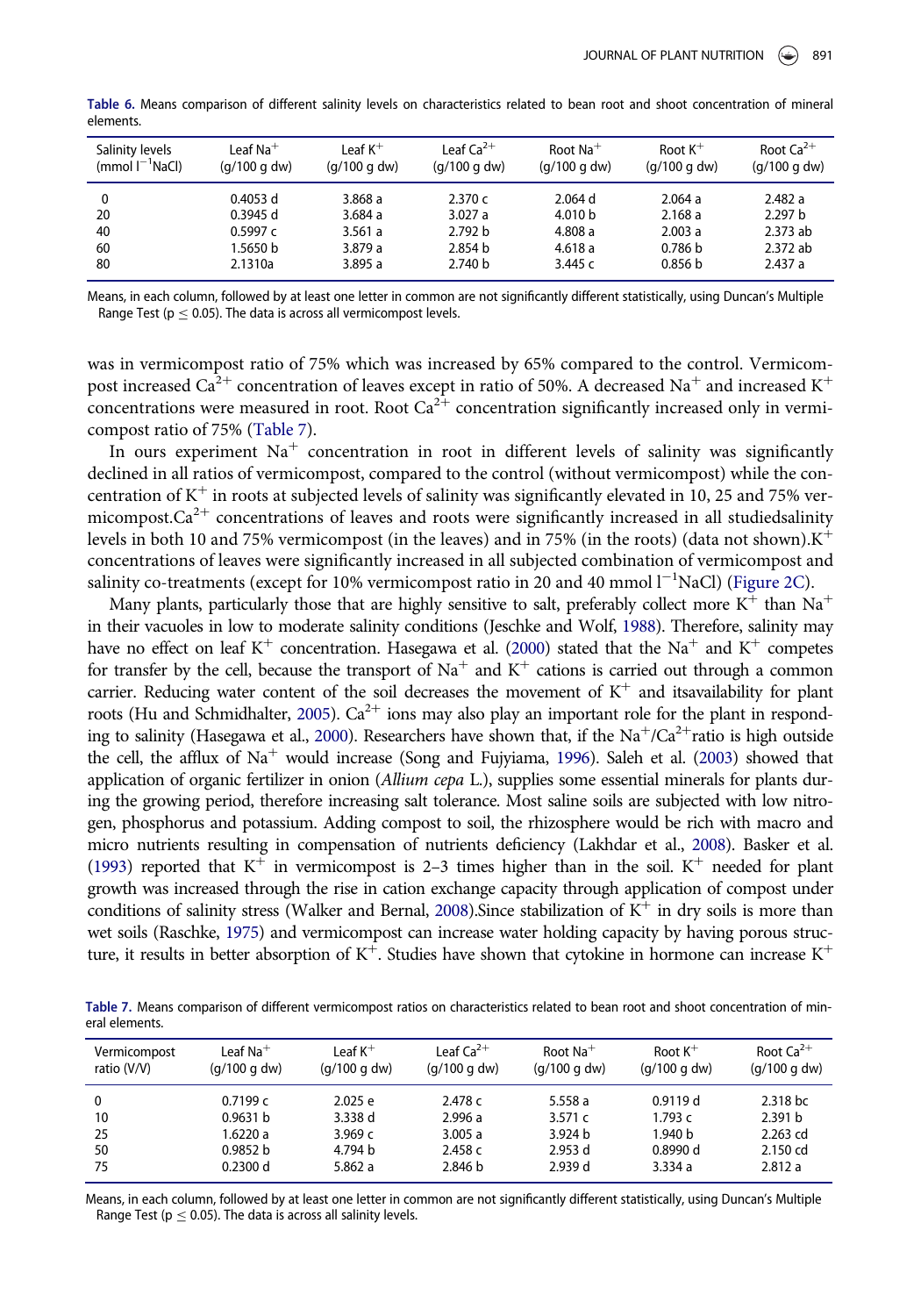892  $\leftrightarrow$  A. BEYKKHORMIZI ET AL.

absorption (Ilan, [1971](#page-11-32)) and vermicompost contains plant growth hormones including cytokinin. Therefore, vermicompost can improve the nutrient absorption, particularly  $K^+$ , and can reduce Na<sup>+</sup> absorption in salt stress condition and can alsoameliorate the harmful effects of salinity by having plenty of nutrients, plant hormones, and high water storage capacity.

#### **Conclusions**

Bean is sensitive to salinity which has adverse effects on its morphological and physiological traits. In non-stress environment, different ratios of vermicompost can improve the bean growth. The positive effect of volume ratio of 50% vermicompost was less effective than other ratios. In this regard, the middle and high ratios of vermicompost, act probably as a source of salinity, but in high ratios (75%), beneficial effects of vermicompost is more than negative effects and therefore the outcome was positive. At low salinity level, including 20, 40 and 60 mmol  $l^{-1}$ NaCl in 10, 25, 50 and 75% vermicompost and at higher salinity level (80 mmol l<sup>-1</sup>NaCl) in 10 and 75% vermicompost have the ability to limit the negative effects of salinity. Thus vermicompost can improve bean growth under saline conditions. The suggest of this experiment is use of 10% vermicompost in both salinity and non-salinity stress conditions for optimum growth of bean plant.

#### References

- <span id="page-10-8"></span>Ahmed, S., E. Nawata, M. Hosokawa, Y. Domae, and T. Sakuratani. 2002. Alterations in photosynthesis and some antioxidant enzymatic activities of mungbean subjected to water logging. Plant Science 163: 117–123.
- <span id="page-10-5"></span>Arancon, N. Q., C. A. Edwards, P. Bierman, C. Welch, and J. D. Metzger. 2004a. Effect of vermicompost produced from food wasters on the growth and yield of greenhouse peppers. Bioresource Technology 93: 139–143.
- <span id="page-10-12"></span>Arancon, N. Q., C. A. Edwards, P. Bierman, C. Welch, and J. D. Metzger. 2004b. Influences of vermicomposts on field strawberries: 1. Effects on growth and yields. Bioresource Technology 93: 145–153.
- <span id="page-10-11"></span>Arancon, N.Q., C. Edwards, R. Dick, and L. Dick. 2007 Vermicompost tea production and plant growth impacts. Biocycle 48: 51–52.
- <span id="page-10-3"></span>Atiyeh, R. M., N. Q. Arancon, C. A. Edwards, and J. D. Metzger. 2001 The influence of earthworm processed pig manure on the growth and productivity of marigolds. Bioresource Technology 81: 103–108.
- <span id="page-10-2"></span>Atiyeh, R. M., N. Q. Arancon, C. A. Edwards, and J. D. Metzger. 2002a. Incorporation of earthworm processed organic wastes into greenhouse container media for production of marigolds. Bioresource Technology 81: 103–108.
- <span id="page-10-6"></span>Atiyeh, R. M., N. Q. Arancon, C. A. Edwards, and J. D. Metzger. 2002b. The influence of humic acids derived from earthworm processed organic wastes on plant growth. Bioresource Technology 84: 7-14.
- <span id="page-10-4"></span>Atiyeh, R. M., C. A. Edwards, S. Subler, and J. D. Metzger. 2000. Earthworm processed organic wastes as components of horticultural potting media for growing marigolds and vegetable seedlings. Compost Science and Utilization 8: 215– 223.
- <span id="page-10-17"></span>Basker, A., A. N. Macgregor, and J. H. Kirkman. 1993. Exchangeable potassium and other cations in non–ingested soil and casts of two species of pasture earthworms. Soil Biology and Biochemistry 25: 1673–1677.
- <span id="page-10-9"></span>Bian, S., and Y. Jiang. 2008. Reactive oxygen species, antioxidant enzyme activities and gene expression patterns in leaves and roots of Kentucky bluegrass in response to drought stress and recovery. Scientia Horticulturae 3118: 10–17.
- <span id="page-10-15"></span>Blatt, M. R., and G. Thiel. 1994.  $K^+$  channels of stomatal guard cells: Bimodal control of the  $K^+$  inward-rectifier evoked by auxin. Plant Journal 5: 55–68.
- <span id="page-10-14"></span>Chow, W. S. C. B. Marylin, and J. M. Anderson. 1990.Growth and photosynthetic responses of spinach to salinity: Implications of  $K^+$  nutrition for salt tolerance. Australian Journal of Plant Physiology 17: 563–578.
- <span id="page-10-16"></span>Cramer, G. R., and J. L. Jones. 1996. Osmotic stress and abscisic acid reduce cytosolic calcium activities in root of Arabidopsis thaliana. Plant, Cell and Environment 19: 1291–1298.
- <span id="page-10-13"></span>Feigin, A., E. Pressman, P. Imas, and O. Milato. 1991. Combined effects of KNO<sub>3</sub> and salinity on yield and chemical composition of lettuce and Chinese cabbage. Irrigation Science 12: 223–230.
- <span id="page-10-0"></span>Flowers, T. J., and A. R. Yeo. 1995. Breeding for salinity resistance in crop plants. Australian Journal of Plant Physiology 22: 875–884.
- <span id="page-10-7"></span>Golchin, A., M. Nadi, and V. Mozzafari. 2006. The effects of vermicomposts produced from various organic solid wastes on growth of pistachio seedlings. Acta Horticulturea 726: 301–306.
- <span id="page-10-1"></span>Hafsi, C., A. Lakhdar, M. Rabhi, A. Debez, C. Abdelly, and Z. Ouerghi. 2007. Interactive effects of salinity and potassium availability on growth, water status, and ionic composition of Hordeum maritimum. Journal of Plant Nutrition and Soil Science 170: 469–473.
- <span id="page-10-10"></span>Hasegawa, M., R. A. Bressan, J. K. Zhu, and H. J. Bohnert. 2000. Plant cellular and molecular responses to high salinity. Annual Review of Plant Physiology and Plant Molecular Biology 51: 463–499.